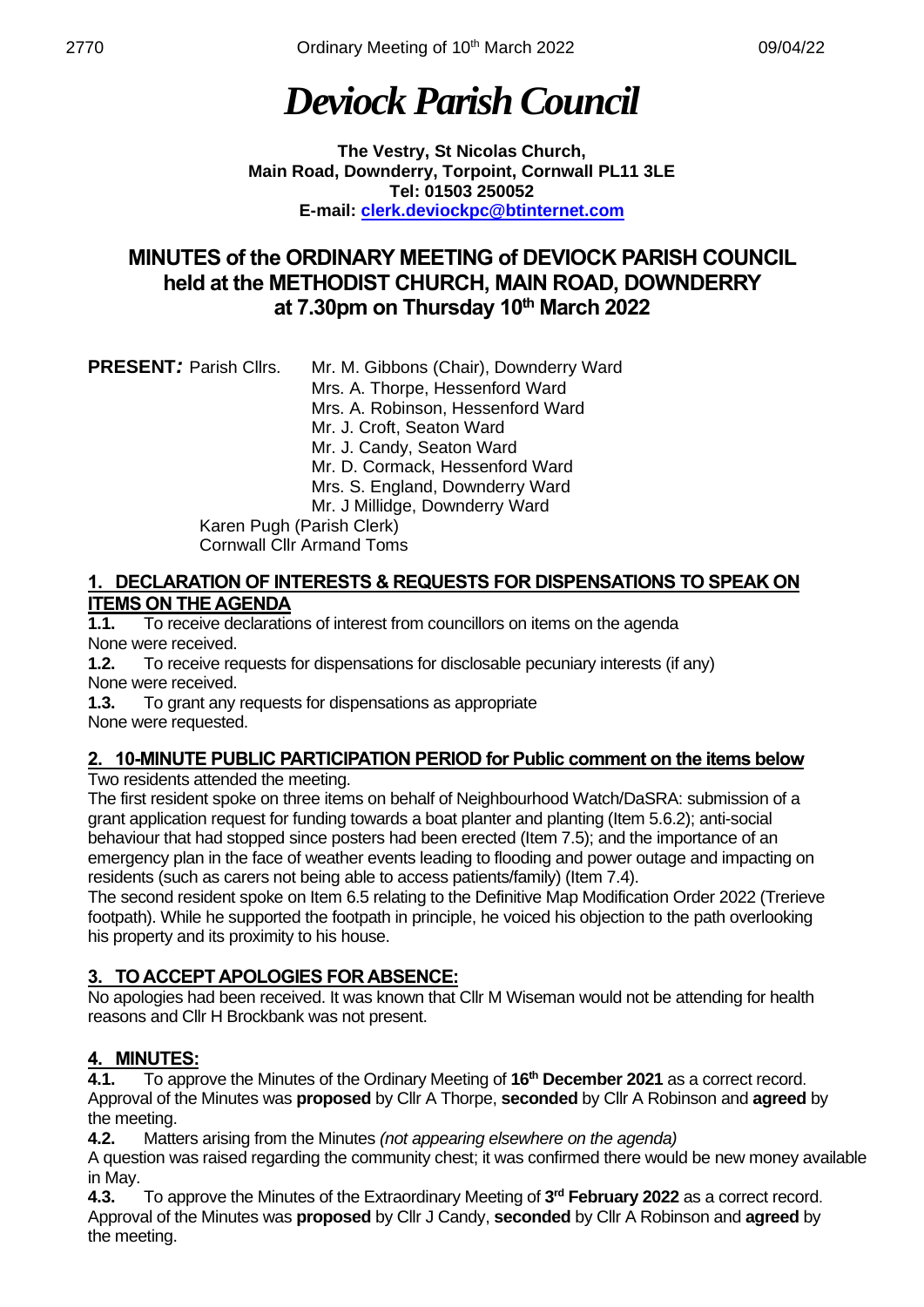**4.4.** Matters arising from the Minutes *(not appearing elsewhere on the agenda)* None.

#### **5. FINANCE:**

| 5.1.<br>Income & Expenditure           |      |
|----------------------------------------|------|
| 5.1.1. Income: January & February 2022 |      |
|                                        |      |
| 0.62<br><b>Barclays Bank Interest</b>  |      |
| <b>JAN &amp; FEB INCOME TOTALS</b>     | 0.62 |

*\* £477 LMP payment (PROW) received 3rd March*

Noted.

#### **5.1.2. Expenditure: January & February 2022**

|                                                                                         | £          |            |              |
|-----------------------------------------------------------------------------------------|------------|------------|--------------|
| January                                                                                 | <b>VAT</b> | <b>Net</b> | <b>Total</b> |
| Clerk salary recharge to Cornwall Council (inv. 8100208558), Dec 2021                   | 1.00       | 1,369.06   | 1,370.06     |
| Source for Business (SWW), Seaton, 29/10/21-4/01/22                                     | 0.00       | 495.52     | 495.52       |
| Source for Business (SWW), Downderry, 23/10/21-5/01/22                                  | 0.00       | 124.30     | 124.30       |
| Cornwall Council - May 2021 Election charges, £255 per ward (inv. 8100215071)           | 0.00       | 765.00     | 765.00       |
| Cormac - Seaton countryside park inspections (inv. IN129736), Jan 2022                  | 7.65       | 38.23      | 45.88        |
| Cormac - Zoono application, Downderry toilets (inv. IN129807), Dec 2021                 | 15.00      | 75.00      | 90.00        |
| Cormac - Zoono application, Seaton toilets (inv. IN129808), Dec 2021                    | 15.00      | 75.00      | 90.00        |
| Viking Payments - stationery and toner (inv. 8259260)                                   | 13.17      | 65.85      | 79.02        |
| Just Rods - blocked toilets call-out over Xmas break                                    | 0.00       | 90.00      | 90.00        |
| Peck Trading - toilets consumables (inv. 401713)                                        | 15.65      | 78.25      | 93.90        |
|                                                                                         |            |            |              |
| <b>Direct Debit Payments:</b>                                                           |            |            |              |
| British Gas d/d - Downderry toilets electricity 21/11-16/12/21                          | 2.40       | 48.07      | 50.47        |
| Biffa - waste collection, Jan 2022                                                      | 5.22       | 26.12      | 31.34        |
| BT Zone Jan 2022                                                                        | 10.20      | 51.00      | 61.20        |
| BT Vestry, quarter to 21/01/22                                                          | 38.81      | 194.05     | 232.86       |
| <b>Standing Order Payments:</b>                                                         |            |            |              |
| MR. J. BIRD - Jan 2022 Cleaning Contract Payment (Downderry & Seaton)                   | 0.00       | 594.90     | 594.90       |
| JANUARY 2022 EXPENDITURE TOTAL                                                          | 124.10     | 4,090.35   | 4,214.45     |
|                                                                                         |            |            |              |
| February                                                                                |            |            |              |
| CALC Code of Conduct training (JWC, AR), inv. 2122-719                                  | 8.00       | 40.00      | 48.00        |
| Clerk salary recharge to Cornwall Council (inv. 81002188398), Jan 2022                  | 1.00       | 1,369.06   | 1,370.06     |
| Peck Trading - toilets consumables (inv. 401712)                                        | 1.35       | 6.75       | 8.10         |
| Peck Trading - toilets consumables (inv. 402148)                                        | 2.06       | 10.30      | 12.36        |
| Deviock Activities Group - grant for start-up activities (rent subsidies and materials) | 0.00       | 965.00     | 965.00       |
|                                                                                         |            |            |              |
| <b>Direct Debit Payments:</b>                                                           |            |            |              |
| British Gas d/d - Downderry toilets electricity 17/12/21-17/1/22                        | 1.14       | 22.57      | 23.71        |
| Biffa - waste collection (not received)                                                 |            |            |              |
| BT Zone Feb 2022                                                                        | 10.20      | 51.00      | 61.20        |
| <b>Standing Order Payments:</b>                                                         |            |            |              |
| MR. J. BIRD - Feb 2022 Cleaning Contract Payment (Downderry & Seaton)                   | 0.00       | 594.90     | 594.90       |
|                                                                                         |            |            |              |
| FEBRUARY 2022 EXPENDITURE TOTAL                                                         | 23.75      | 3,059.58   | 3,083.33     |

A **proposal to ratify** expenditure was made by Cllr J Croft, **seconded** by Cllr J Millidge and **agreed unanimously** by the meeting.

| 5.2. |  |  | Bank Statements & bank account / interest management |
|------|--|--|------------------------------------------------------|
|------|--|--|------------------------------------------------------|

|           | Account                          | <b>Balance £</b> | <b>Interest</b> |
|-----------|----------------------------------|------------------|-----------------|
| 25 Feb 22 | <b>Barclavs Community</b>        | 1.000.00         | £0.00           |
| 25 Feb 22 | <b>Barclays Business Premium</b> | 10.014.77        | £0.00           |
| 25 Feb 22 | <b>Barclavs Rate Reward</b>      | 36.899.16        | £0.28           |
| 25 Feb 22 | Lloyds TSB Current Account*      | 67,548.42        | £0.00           |

*\* Funds held in current account from 1 July 2020*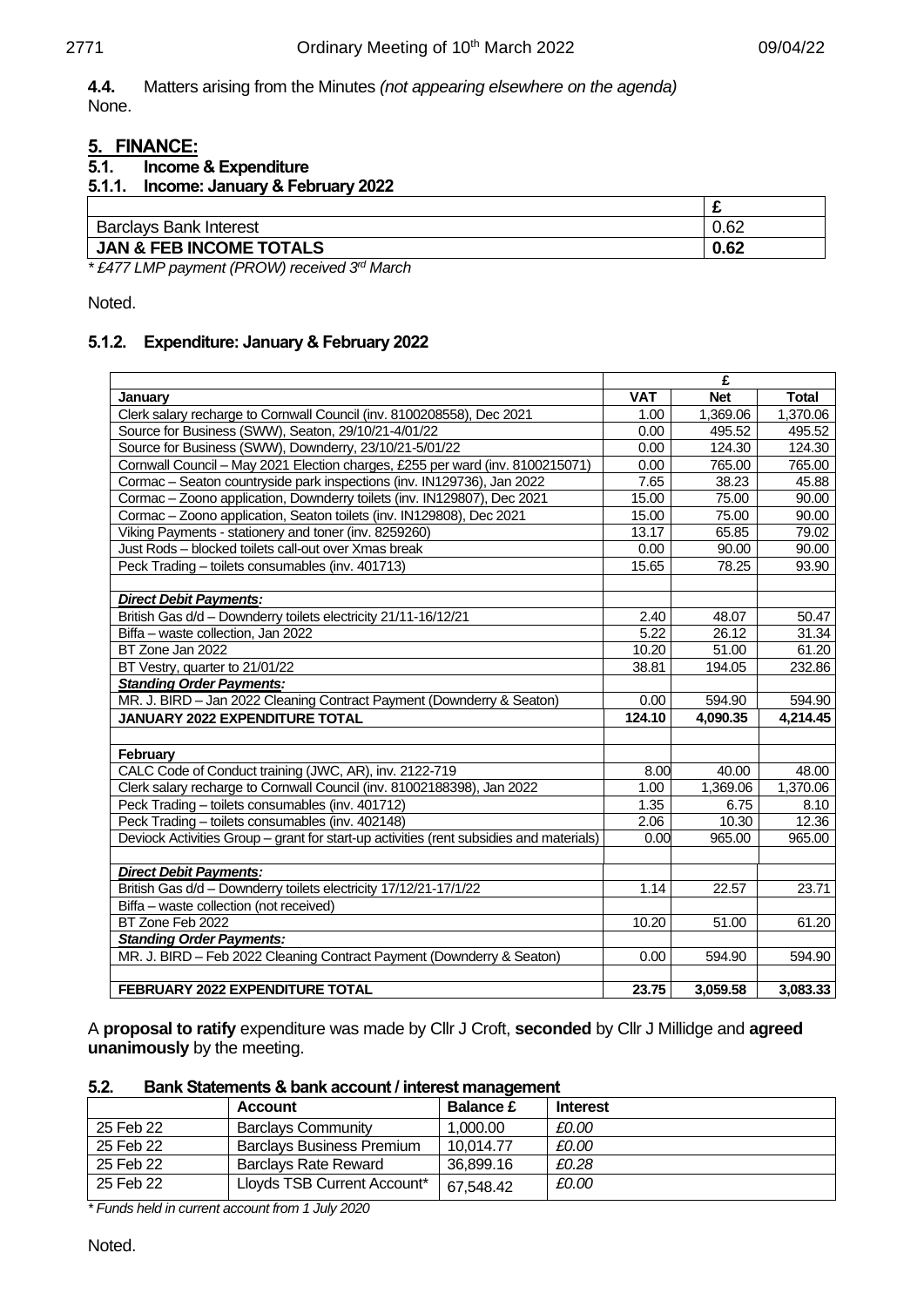## **5.3. Accounts to be paid**

|                                                                                  | <b>VAT</b> | Net      | Total    |
|----------------------------------------------------------------------------------|------------|----------|----------|
| Test-meter $-$ CO2 monitors $x$ 6 for community spaces                           | 70.74      | 353.70   | 424.44   |
| CALC Code of Conduct training (AR), inv. 2122-549                                | 4.00       | 20.00    | 24.00    |
| Parish Magazine Printing - Nut Tree Newsletter - Feb 2022 Edition (invoice 8186) | 0.00       | 127.50   | 127.50   |
| CALC Introduction to Planning training (JWC, MW, AT, AR), inv. 2122-754          | .24.00     | 120.00.  | 144.00   |
| M. J. Crutchley - paint repair to Zone door                                      | 0.00       | 27.99    | 27.99    |
| Clerk salary recharge to Cornwall Council (inv. 8100228007), Feb 2022            | 1.00       | 1,369.06 | 1,370.06 |
| Parish Magazine Printing - Nut Tree Newsletter - Mar 2022 Edition (invoice 8304) | 0.00       | 142.80   | 142.80   |
| Cormac - Seaton countryside park inspections (inv. IN130715), Feb-Mar 2022       |            | 76.48    | 91.78    |
|                                                                                  |            |          |          |
| <b>Direct Debit Payments:</b>                                                    |            |          |          |
| British Gas d/d - Downderry toilets electricity 18/1-21/2/22                     | 1.28       | 25.77    | 27.05    |
| Biffa – waste collection (Dec) inv.660C78320                                     | 5.22       | 26.12    | 31.34    |
| Biffa – waste collection (Jan) inv.660C79661                                     | 5.22       | 26.12    | 31.34    |
| BT Zone March 2022                                                               | 10.20      | 51.00    | 61.20    |
| <b>Standing Order Payments:</b>                                                  |            |          |          |
| MR. J. BIRD - Feb 2022 Cleaning Contract Payment (Downderry & Seaton)            | 0.00       | 594.90   | 594.90   |

A **proposal to accept** the accounts to be paid was made by Cllr J Candy, **seconded** by Cllr S England and **agreed unanimously** by the meeting.

#### **5.4. Bank account transfer – update**

As part of the transfer of funds from Barclays to Unity, the Clerk requested approval to transfer £15,000 from the third Barclays account to the everyday Barclays premium account in order that there would be enough funds in the new Unity account to cover the large items for purchase appearing on the Agenda (speed visor and flagpoles).

Cllr A Thorpe **proposed** to transfer the funds requested. This was **seconded** by Cllr D Cormack and **agreed unanimously** by the meeting.

#### **5.5. To ratify items on delegated authority list**

Councillors viewed the spreadsheet of items on which decisions had been made under delegated authority in January and February in the absence of meetings.

A **proposal to ratify** the decisions was made by Cllr J Millidge, **seconded** by Cllr S England and **agreed unanimously** by the meeting.

#### **5.6. Grant applications:**

#### **5.6.1. Cornwall Air Ambulance**

Councillors viewed the grant request document for £500 for paramedic training.

After a discussion, the Chair **proposed** that £200 be made available to Cornwall Air Ambulance, since grant requests had also been made to other councils. This was **seconded** by Cllr J Candy and **approved unanimously** by the meeting.

#### **5.6.2. Neighbourhood Watch**

After discussing the grant request, including siting and maintenance, Cllr J Millidge **proposed** that a £350 grant be made for the boat planter, with the grant to be refunded if siting permissions were not received from Cornwall Council and Highways. This was **seconded** by Cllr A Robinson and **agreed unanimously** by the meeting.

#### **6. HIGHWAYS AND FOOTPATHS**

#### **6.1. Highways Scheme 2022 Expressions of Interest**

The working group presented eight projects which would be appropriate for an Expression of Interest: Keveral Mill pinch point; gateway signs on Hessenford road on entering Seaton; the re-siting of two 30mph signs that were in the wrong place (one in Seaton; one outside the Zone) and three sets of double yellow lines (one outside Coombe Park, one on the left-hand side going up Broads Yard and the third one at Rocknose). It was noted that all the projects would require TROs. Applications were required to be submitted to Cornwall Council by 5pm on 11<sup>th</sup> March.

Cllr A Thorpe **proposed** that the Expressions of Interest applications should be submitted as discussed. This was **seconded** by Cllr J Millidge and **agreed unanimously** by the meeting.

## **6.2. Working party – Highways projects**

Further to contact with the Highways electrical team, Cllr J Candy **proposed** to proceed with a solarpowered speed visor for Hessenford Road, to be located on entering Seaton, at a cost of £9,500 with no ongoing maintenance costs. This was **seconded** by Cllr J Millidge and **agreed unanimously** by the meeting.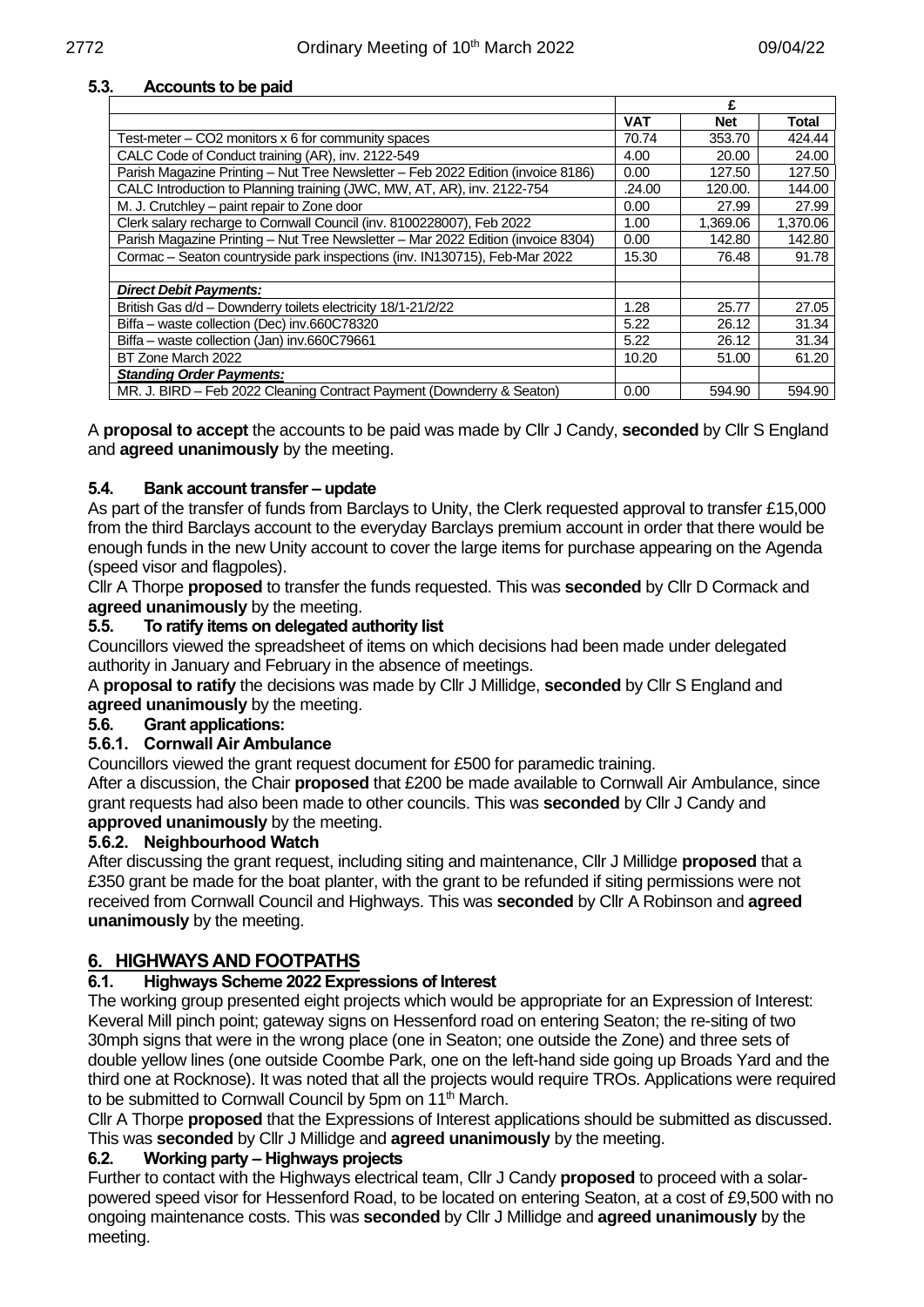## **6.3. To agree to the creation of a Seaton land working group and land management plan**

Cllr D Cormack **proposed** that a land management group should be formed, comprising Councillors and members of the public. This was **seconded** by Cllr A Robinson and **agreed unanimously** by the meeting. Once the group was set up, Cornwall Wildlife Trust would be invited to carry out a habitat survey before the creation of a habitat management plan.

#### **6.4. Keveral Lane – update**

There had been two updates from the Countryside team, both of which referred to waiting for Cornwall Council to announce its capital budget for 2022/23.

#### **6.5. Definitive Map Modification Order 2022 – Addition of a footpath at Trerieve, Downderry**

Councillors noted that the path would be close to one property in particular, as discussed by the affected resident during the public participation period.

Despite the Parish council's recognition that overlooking was an issue, it was felt that this was an issue for the developers to address rather than use public money for the purpose.

Cllr J Millidge therefore **proposed** that the Parish Council does not raise an issue with the Definitive Map Modification Order. This was **seconded** by Cllr A Thorpe and **agreed unanimously** by the meeting.

#### **6.6. Pavement outside Blue Plate**

Councillors discussed the difficulties in using the pavement outside the Blue Plate due to obstructions on those parts of the pavement that did not belong to the Blue Plate. This was particularly affecting parents with young children, elderly people and those with impaired mobility.

The Chair **proposed** that the Clerk write to the Blue Plate, showing the designated map of the location, and request that the pavement be cleared accordingly. This was **seconded** by Cllr J Millidge and **agreed unanimously** by the meeting.

## **6.7. Campervans, Copley Arms car park**

A concerned resident had notified the Clerk that the Copley Arms was advertising overnight stays in the Copley car park to campervan owners. The resident had a number of concerns, in particular health and safety and noise pollution at night in a quiet village. A large number of posts could be seen on Facebook, with many interested campervan owners looking to take up the Copley offer.

Councillors discussed the narrow bridge leading to the car park and the large wooden gate on a blind corner on the main road through Hessenford. They also noted that campervans were classed as caravans in pop-up camping legislation, so planning permission would be required. Councillors also stated their concern about health and safety, in particular if access was made available from the main road via the large wooden gate, which could potentially cause accidents.

The Chair **proposed** that the Clerk write to St Austell Brewery regarding the advertising of car park overnight stays for campervan owners and to ask whether the brewery had been made aware of the plans, and to raise the Parish Council's health and safety concerns. This was **seconded** by Cllr J Candy and **agreed unanimously** by the meeting.

## **7. CURRENT / ONGOING BUSINESS**

#### **7.1. Devolution (Downderry and Seaton assets) – update**

There was no update.

## **7.2. Co-option**

The Clerk requested a vote to be taken in order to proceed with the co-option of a Seaton Ward Councillor, but Cllr J Candy clarified that this was not required.

#### **7.3. Changing Places Toilets – update**

No update had been received from Cornwall Council.

## **7.4. Emergency Plan**

Further to the recent storms and 48-hour power outage, the Chair expressed his appreciation of Western Power's hard work to address the issue in very difficult circumstances.

Councillors discussed the formation of a working group to prepare an emergency plan. The group would include Councillors and key community groups such as the surgery, DaSRA and volunteer groups.

The Chair **proposed** that the Clerk write to Western Power in thanks for the emergency work carried out and to ask how resilience could be built into the system in readiness for any future weather events. This was **seconded** by Cllr J Croft and **agreed unanimously** by the meeting.

## **7.5. Antisocial behaviour, Downderry and Seaton**

Since posters had been erected regarding anti-social behaviour, there had been no further incidents of wet toilet rolls being thrown around the public toilets or at neighbourhood windows.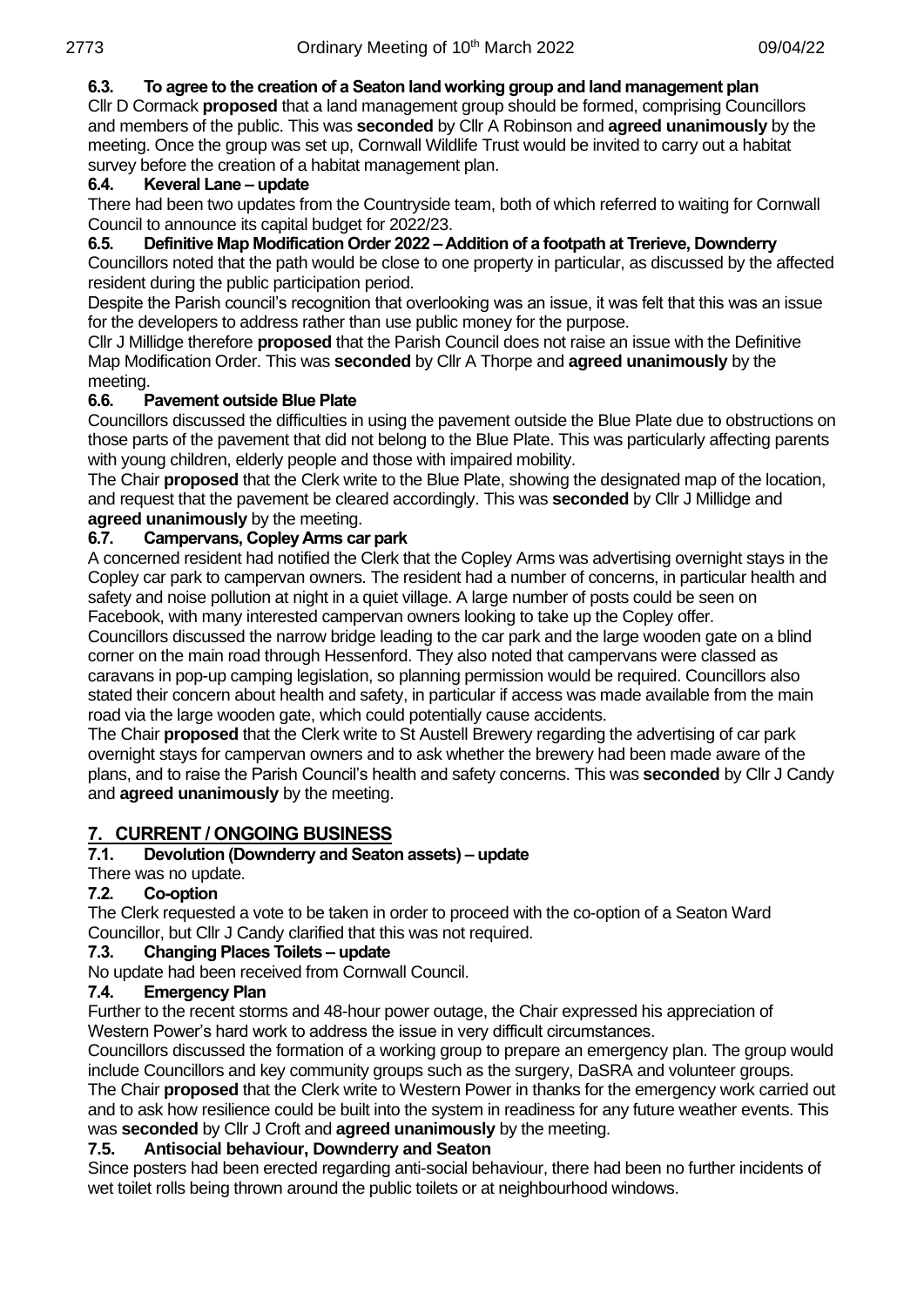## **7.6. Neighbourhood Development Plan – update**

The Chair thanked those Councillors who had reviewed the latest version of the plan and had suggested a number of amendments. The revisions had since been made and the latest draft would be sent to the NDP lead, after which it would go to Cornwall Council for independent review.

## **7.7. Platinum Jubilee**

Councillors were asked to make a decision on three Jubilee items: coins (number and packaging), planting a tree for the Jubilee, and installing a Royal British Legion commemorative plaque.

Cllr J Candy **proposed** that the Parish Council purchase 150 coins with the Deviock Crest on, to be packaged in a round acrylic case: cost £366. This was **seconded** by Cllr J Millidge and **agreed unanimously** by the meeting.

Cllr A Thorpe **proposed** to purchase a commemorative plaque: cost £155. This was **seconded** by Cllr S England and **agreed unanimously** by the meeting.

Cllr A Robinson **proposed** to plant a tree, but to discuss purchase and location at a later date. This was **seconded** by Cllr A Thorpe and **agreed unanimously** by the meeting.

## **7.8. Flagpoles – update**

It was confirmed that Cornwall Council would no longer be financially supporting the replacement flagpoles.

Cllr J Croft provided costs for the flagpoles: £1,835 for two aluminium flagpoles or £1,588 for fibreglass. There was no particular preference in terms of weathering properties. The Chair therefore **proposed** to purchase fibreglass flagpoles. This was **seconded** by Cllr J Millidge and **agreed unanimously** by the meeting.

## **7.9. Tanver Yate – update**

There was no update.

[The Chair **proposed** to extend the meeting from 9.30pm, **seconded** by Cllr J Candy.]

## **7.10. First sewerage scheme, Hessenford**

Further to the circulation of an email from a concerned resident regarding South West Water's (SWW) investigative activity at the foot of a field in Hessenford, Councillors discussed the potential first sewerage scheme that had given rise to the investigations and the role of the Environment Agency and South West Water.

The Chair **proposed** that the Parish Council write to SWW requesting to be advised of any proposed works in Hessenford and for any correspondence to be directed to the Parish Council via the Clerk, given there was no longer an active residents association in Hessenford. This was **seconded** by Cllr J Millidge and **agreed** by the meeting. There was one abstention.

## **7.11. Bathing water survey**

Further to a previous email response to the Clerk from the Environment Agency regarding requirements for a survey to enable bathing water designation for Seaton River, it was requested that the Clerk contact the RNLI to ask if members would be able to help carry out a survey of beach visitors by collecting numbers of people at peak times and at peak periods during the summer.

## **8. REPORT BY CORNWALL COUNCILLOR:**

Cornwall Cllr Toms updated the meeting with the following:

- a. 400-plus staff would be leaving Cornwall Council due to huge budget cuts.
- b. The biggest issue was still housing.
- c. Bridge car park flooding: further to a meeting between Cormac and the Parish Council, Cormac would draw up a suitable scheme and come back to the Parish Council with ideas.
- d. Many trees and branches had come down due to the recent storms, which had kept Cormac busy.
- e. Parking issue outside the Downderry shop.
- f. 48-hour power outage: one incident of particular concern was a dialysis patient; a generator had been offered locally. There had been an accumulation of storm issues, which is why the power took so long to restore, albeit the power returned sooner than Western Power estimates.
- g. The flood on the road outside the main Seaton car park had begun to subside.

## **9. NEW BUSINESS:**

## **9.1. Matters raised by members for possible inclusion on the next Agenda**

To discuss Covid figures and whether there should be an Annual Parish Meeting this year. An email had been received from DaSRA regarding the naturist beach in Downderry and signage.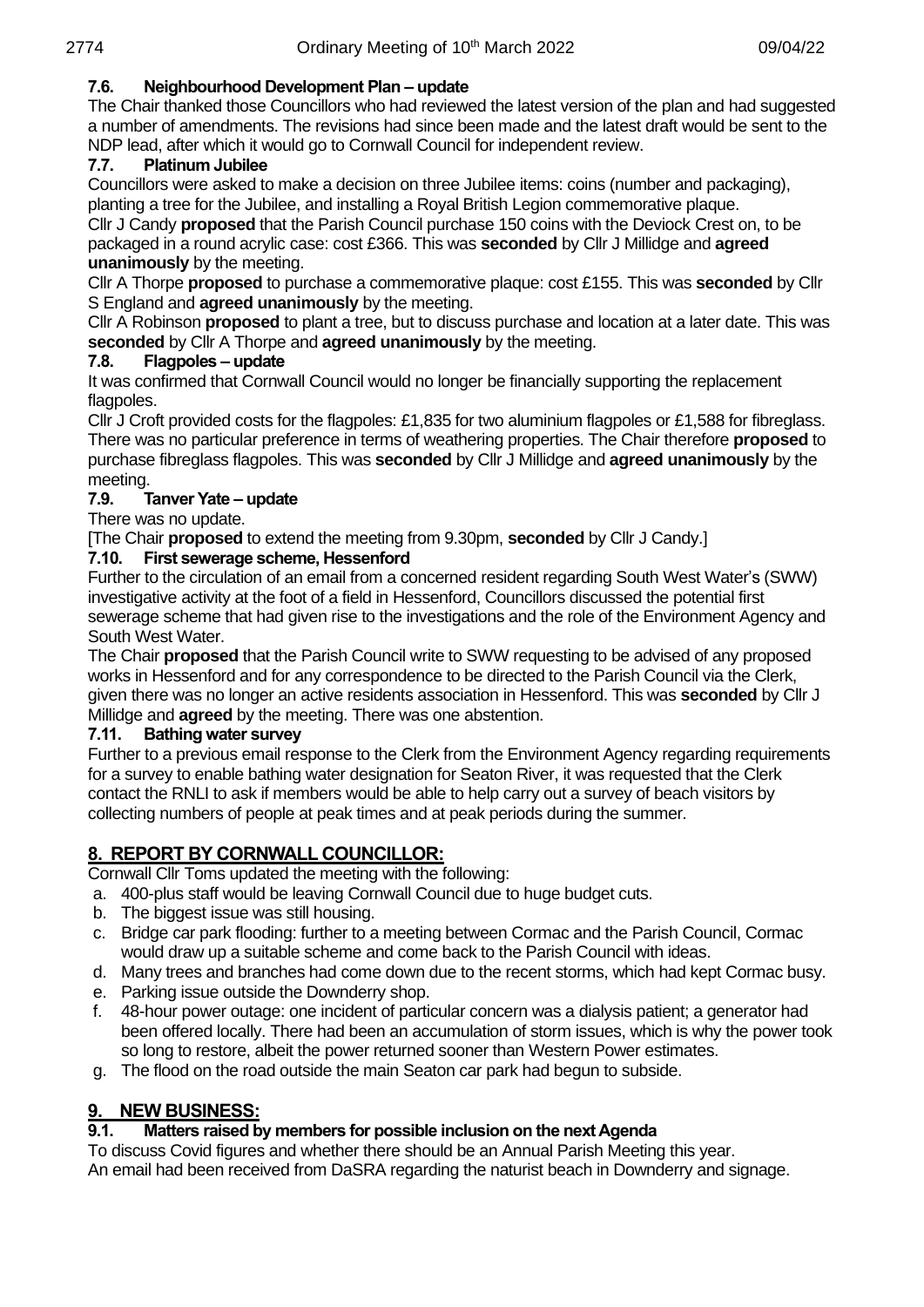## **9.2. Correspondence received**

There had been a vexatious email from a resident regarding the power outage in Downderry, followed by a further email. Given the nature and tone of the emails, a response had not been made (due to the Parish Council's zero tolerance towards such communications). However, the Chair said he would write to the resident concerned.

## **9.3. Clerk notifications**

Some new training courses had come through to the Clerk, such as a procurement course.

The hand dryer in Downderry Ladies toilet had failed and could not be fixed. It would cost £346.80 (incl. VAT) to replace like for like. Cllr J Candy **proposed** that the Clerk order a replacement, as it was urgent. This was **seconded** by Cllr J Millidge and **agreed unanimously** by the meeting.

## **10. PLANNING:**

#### **10.1. FORTHCOMING APPLICATIONS FOR DISCUSSION AT NEXT PLANNING MEETING (24th Mar)** None received at the time of the meeting.

## **10.2. PLANNING DECISIONS**

Cornwall Council decisions received since the December 2021 Minutes (January and February meetings having been cancelled due to Covid concerns):

#### **16.12.2021 PA21/11050 WITHDRAWN**

Location: The Red House Brenton Road Downderry Torpoint Cornwall

Proposal: Construction of a new infill dwelling with non-compliance of condition 5 in respect of decision notice PA17/08935.

#### **22.12.2021 PA21/07709 APPROVED**

Location: Dar Gwenen and Oak Bee Brenton Road Downderry PL11 3JA

Proposal: Protection to toe of cliff to southwest boundary of properties.

#### **04.01.2022 PA21/08320 APPROVED**

Location: Toad Hall Trelowia Farm Widegates Looe Cornwall

Proposal: Demolition of timber free standing balcony and construction of single-storey kitchen extension. **05.01.2022 PA21/07136 REFUSED** 

Location: Land East of Reflections Brenton Road Downderry Cornwall PL11 3JA

Proposal: Proposed detached dwellinghouse with garage and parking spaces (resubmission following refusal).

#### **13.01.2022 PA21/10604 APPROVED**

Location: Wentworthy Main Road Downderry PL11 3JU Proposal: Alterations and extensions to existing dwelling.

## **17.01.2022 PA21/11917 APPROVED**

Location: Oak Bee Main Road Downderry PL11 3JA Page 8 of 49

Proposal: Replacement of existing flat roof to garage area with new pitched roof, and stud-lining the garage area to form new games rooms/sunroom with access to new terrace area.

#### **04.02.2022 PA21/01378 APPROVED**

Location: 35 Trerieve Estate Downderry Torpoint Cornwall PL11 3LY

Proposal: Extension on north side to construct garage. Extension to ground and lower ground floors on south side. Construction of new first floor storey.

#### **04.02.2022 PA22/00221/PREAPP Planning Permission Not required**

Location: Seaton Valley Public Park Point A Hessenford Road Seaton Cornwall

Proposal: Exception Notice for - Tree works under section 154 of the Highways Act to protected trees within Seaton valley mixed deciduous trees consisting of Alder, Ash, Elm, Oak, Sycamore - subject to Tree Preservation Order (TPO).

## **07.02.2022 PA21/12350 APPROVED**

Location: Shalom Seaton Park Seaton Cornwall PL11 3JF

Proposal: New pedestrian gateway off Tregunnick Lane for access.

#### **07.02.2022 PA21/12449 APPROVED**

Location: Spring Bank Seaton Park Seaton PL11 3JF

Proposal: Construct a 2-storey front extension with terrace.

#### **10.02.2022 PA21/09966 APPROVED**

Location: Mount Brioni Looe Hill Seaton Cornwall PL11 3JN

Proposal: Application for works to trees within TPO area - 2 x Monterey Cypress. Works to include a crown lift, crown thin, reduction and removal of dead wood.